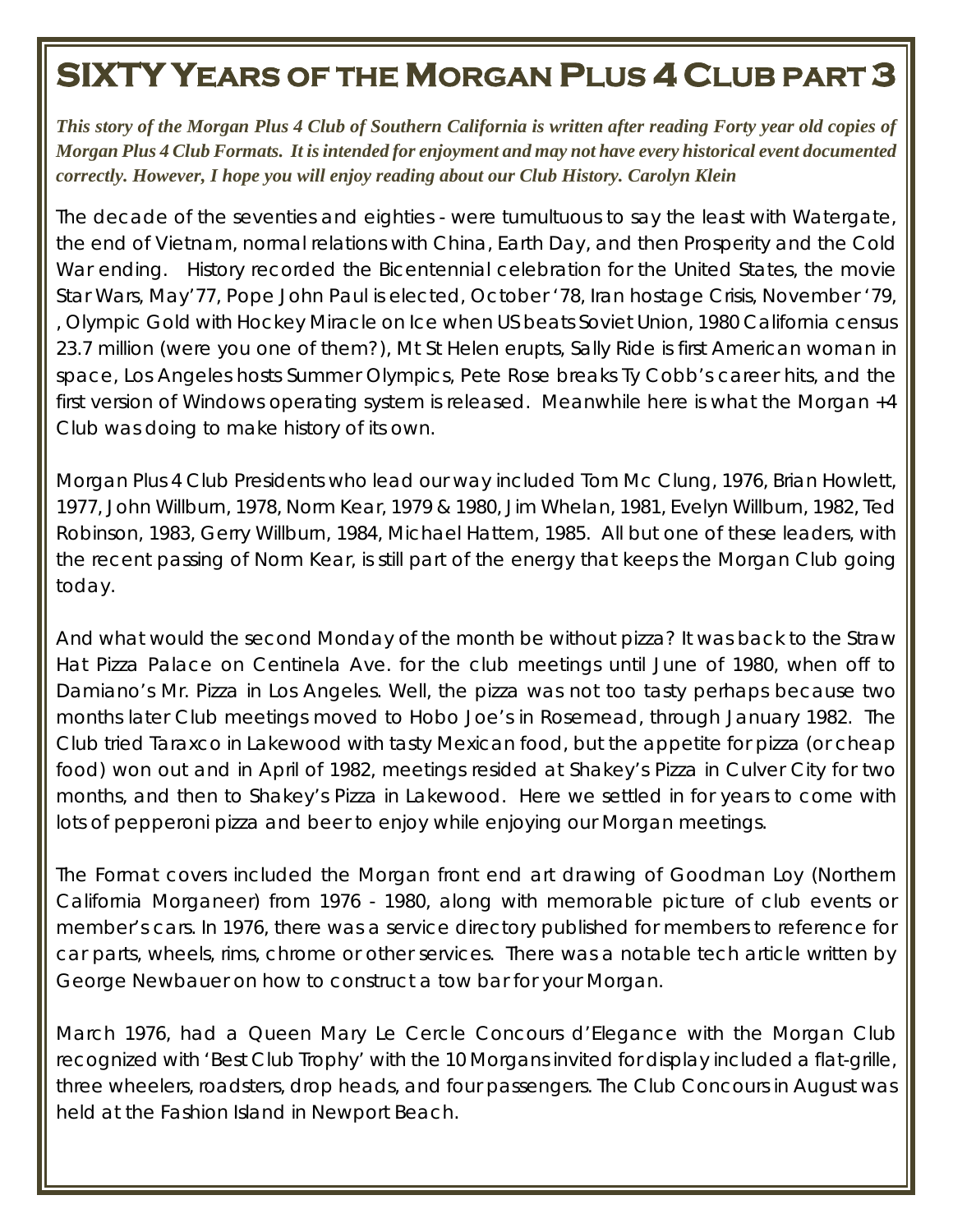The Morgan Club Slalom history continues with Team Members - Brian Howlett, Jim Whelan, Louise Norwood, Tom Mc Clung, Bill Lovato, Bob Langdon, Fred Klein, Art Lund, and Chuck Small. This hardy crew enjoyed many competitive drives along with social camaraderie along the way. Of note, 1976 was the last Santa Maria car race weekend, so no more tri tip barbeque dinners after the races. The inaugural Historic Car Races were held in August 1976 at Laguna Seca Raceway in Monterey, CA. Who knew what a car tradition was in the making.

The 1976 Morgan events traveled from the central coast to San Diego and everywhere in between. There was a second annual gathering of the North/South Morgan Club in Cambria the weekend of Oct 2<sup>nd</sup> & 3<sup>rd</sup> with great driving Rallye and Hearst Castle tour. The Club enjoyed a September tour to San Diego and then on to Julian.

In 1977, the Morgan Club enjoyed a Briggs Cunningham Museum tour in January. February was a night navigational rally, and who can forget the amazing wine tour in March. There was a true passion for enjoying the Morgan to find the best wineries in the area and there was always a fun picnic for all Morgan members.

California sunshine and fine weather was the perfect combination for months of fun driving events and lots of racing. It was time for competition and April brought a Club Slalom at Cal State Fullerton and the May tour at Los Alamitos Race track Auto Fair. Watch out, here comes July which meant the Annual Screw Loosener Rallye and pool party hosted by Louise & Bob Langdon.

There was the annual tour to the Monterey Vintage Car Races and Pebble Beach Concours. (FYI entry fee for Races \$100 and Pebble Beach tickets \$5.00) There were 30 members and 10 Morgans that made their way to the Car Holiday in August. The Morrill's hosted a wonderful barbeque at their home in the Carmel Valley.

Michael Hattem became known as the Club Concours director and made special arrangements year in and year out for fabulous Concours. In 1977, we enjoyed the ABC Entertainment Center with more than 30 cars on display. Bill and Lilly Lavender took Best of Show with their 1956 Drophead Coupe.

In 1978, Club history must record just one name….John Willburn. He did it all; President, Format Editor, Publication Chairman, Tech Editor and Cover Art chairman! Fortunately, club members helped out with some fun events as well. There was a Palm Springs tram tour, competitive Rallye, and some traditional Morgan events for folks to enjoy.

Garrett Capune invited Morgan cars for "a casual but classy collage of cars and colleagues" for the inaugural Morgans on the Lawn. The event was held on the front lawn of his home along Skyline Drive in Fullerton. A playful Concours voted on most photogenic, most sociable,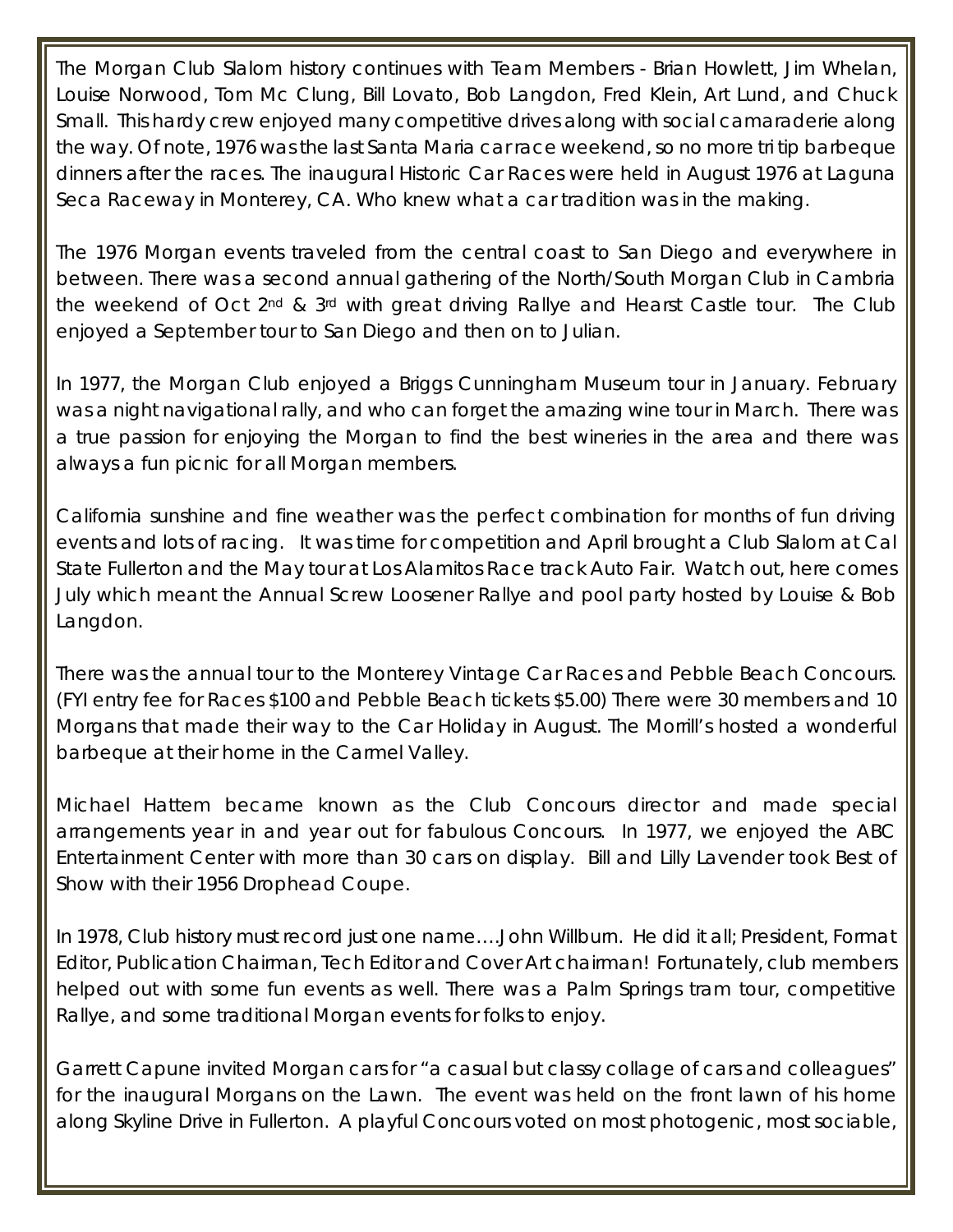5<sup>th</sup> runner up, and MG Mitten and Pep Boy Special Effects awards. No documented number of Morgans noted, however everyone who was there enjoyed great hospitality from Garrett.

Michael Hattem organized the Club Concours at the ABC Entertainment Center on Father's Day, 1978. Thirty polished Morgans were displayed with Jim Belardi's 1952 Flat Grill, Butterscotch, taking Best of Show.

ZOOM ZOOM, racing Morgans were everywhere this year. The Road America race in Wisconsin, had Anatoly Arutunoff doing a fine job racing with true Morgan spirit. The Competition slaloms filled the calendar and SCCSCC events too many to mention kept the racing tires well worn.

The Club really took the August calendar serious with months of planning to what was referred to as MogWest. The event was the weekend of Vintage Car races, Pebble Beach and great efforts to reserve motel rooms in blocks and banquet arrangements. Summer was not complete until the trip through the hot central valley to enjoy the car races in Monterey. Brian Howlett kept us all energized at the Laguna Seca Historic Races, as he beat out a Porsche to come in 1st to the delight of all the Morgan members who climbed 'Morgan Hill' to watch the race from the cork screw turn.

There was lively debate and discussion on Club support of SCCSCC and dues payment in 1979, and the \$25 dues stirred real excitement with pros and cons of insurance and slalom participation. The Morgan Team of Racing continued to enjoy weekend fun with racing. By the end of the year, Bill Lovato was top driver in Class Q for SCCSCC and Brian Howlett number one in his class as well.

In 1979, the pattern of Museum tour in January, and February rally repeated itself, along with Morgans on the Lawn in April, at Garrett's growing in popularity with 28 Morgans squeezed onto the lush lawn. In May, members came out for an out of area tour to Los Alamos with nine Morgans and 27 participants enjoying Rallye and antique stores, along with gala dinner at the Union Hotel.

July brought the traditional Rallye and pool party in the hills of Pasadena sponsored by Bob and Louise Langdon. Of course, Laguna Seca and car racing was the entire Morgan focus in August, with the Board meeting hosted by Don and Bobbie Morrill.

The Club was delighted to share time with Charles and Vivian Morgan who visited in September and Barbara and Gerry hosted a lovely evening with Morgan friends. The fall provided us with a weekend of fabulous racing and a Concours in Riverside, and the 4th annual Morgan Lotus Picnic and softball game. Who could ever keep track of the final softball score but a good time was had by all who attended.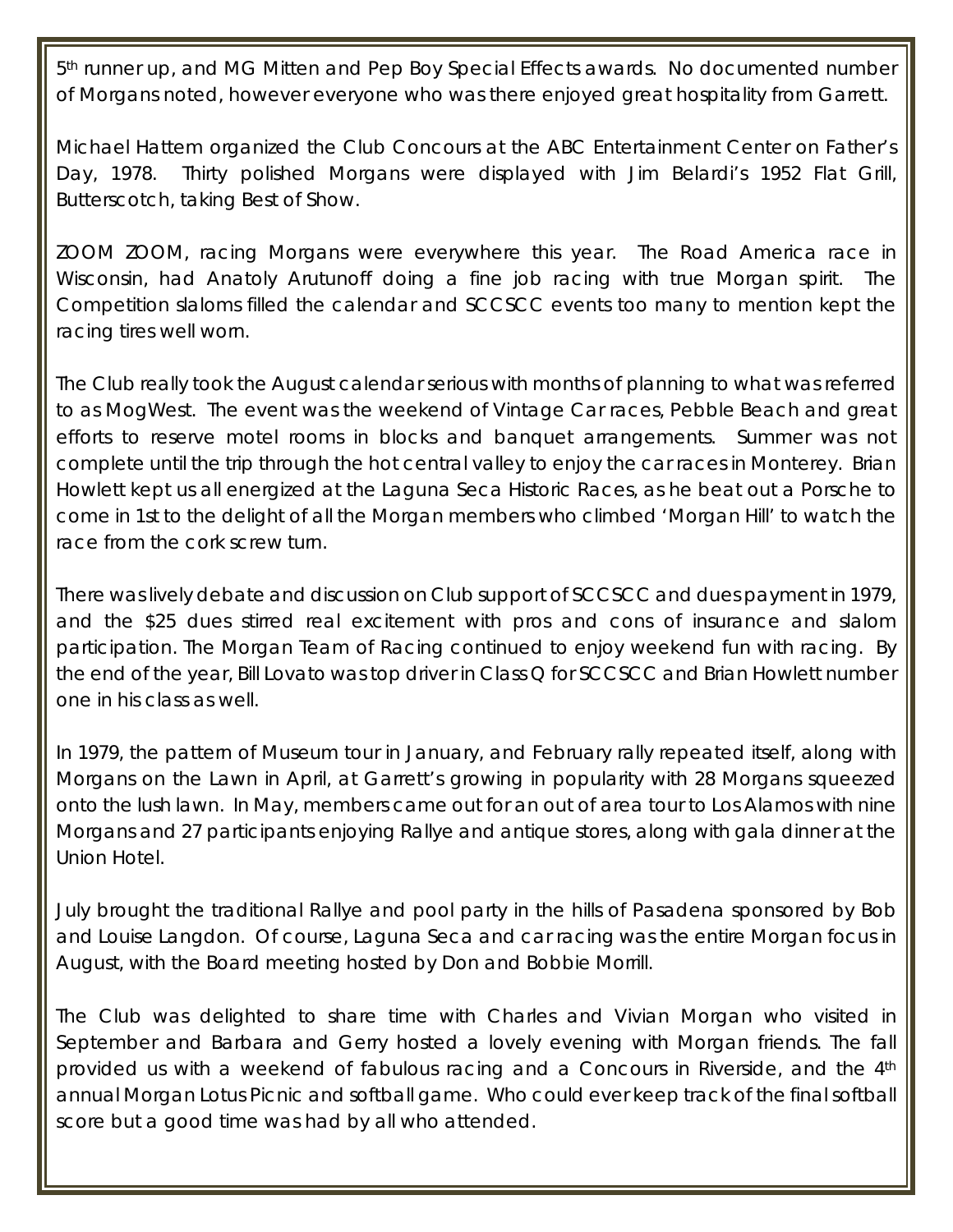Needless to say, Format printing is not cheap, and in 1979, the Proposed BY LAW change was to increase Dues to \$15 for members and \$5 for auxiliary members passed, to ensure financial balance.

IN 1980, our Club had many reasons to celebrate with the 70<sup>th</sup> Anniversary of the Morgan Motor Company. Norm Kear grew in confidence with one year of Club presidency under his belt and was ready for more Morgan events.

As in 1978 and 1979, history repeated itself, with more Morgan drives with a wine tour sponsored by the Robinsons, competitive Slalom at Cal State Fullerton, and our Club sponsored Slalom at Cypress College.

Due to the enthusiastic energy and Morgan Spirit that Garrett Capune generated, the Morgans on the Lawn was moved to the campus of California State University at Fullerton. Was anyone amazed when 99 Morgans arrived for the gathering of the faithful? There was even East Coast participants, including John Sheally in his 1935 MX-4 three wheeler, who drove from the east coast to arrive at Morgans on the Lawn. Of note, Winnie Becker was greeted by friends at the event.

The Concours master Michael Hattem arranged the Club Concours at the ABC Entertainment Center with 20 polished and pristine Morgan cars displayed. Lou Canut with his 1952 +4 roadster was awarded Best of Show.

July was time for the 8<sup>th</sup> annual Screw Loosener Rallye and Pool party, quite the social event to enjoy. Then August was time to pack the cars and enjoy another engine growling weekend of classic cars racing around the track at Laguna Seca. The cool morning fog burned off before the parade lap at lunch and the afternoon of serious racing. Brian Howlett won for the third year in a row at Monterey,

There was a party bound Morgan group who traveled across the pond to join the Morgan Anniversary (MOG80) Celebration in Malvern. The Capunes, the Freemans, the Willburns, Robin Yarrow and Lynn Bird enjoyed the Morgan party in England.

A true Morgan spirit was acknowledged in August, when a stranded Greg Sincock with a broken fan belt on his Morgan sat helpless on the shoulder of the San Diego Freeway at 4 p.m. Sitting on the side of the road, with a call to AAA and forty minutes later, no service coming Greg was beside himself. Out of nowhere, Robin Yarrow (CHAMPION OF THE ROAD) appeared and offered to pick up a fan belt in Gardena and drop it off for him. With no road side assistance arriving, Greg had a CHP officer stop and begin to assist him with a drive to an auto store. Unfortunately, an emergency call sent the CHP car off to assist others and a long walk to auto stores and Mazda dealer to find a fan belt (that was close) and long walk back to the car at 7p.m. The car was sitting alone along the side of the road with a note on the windshield.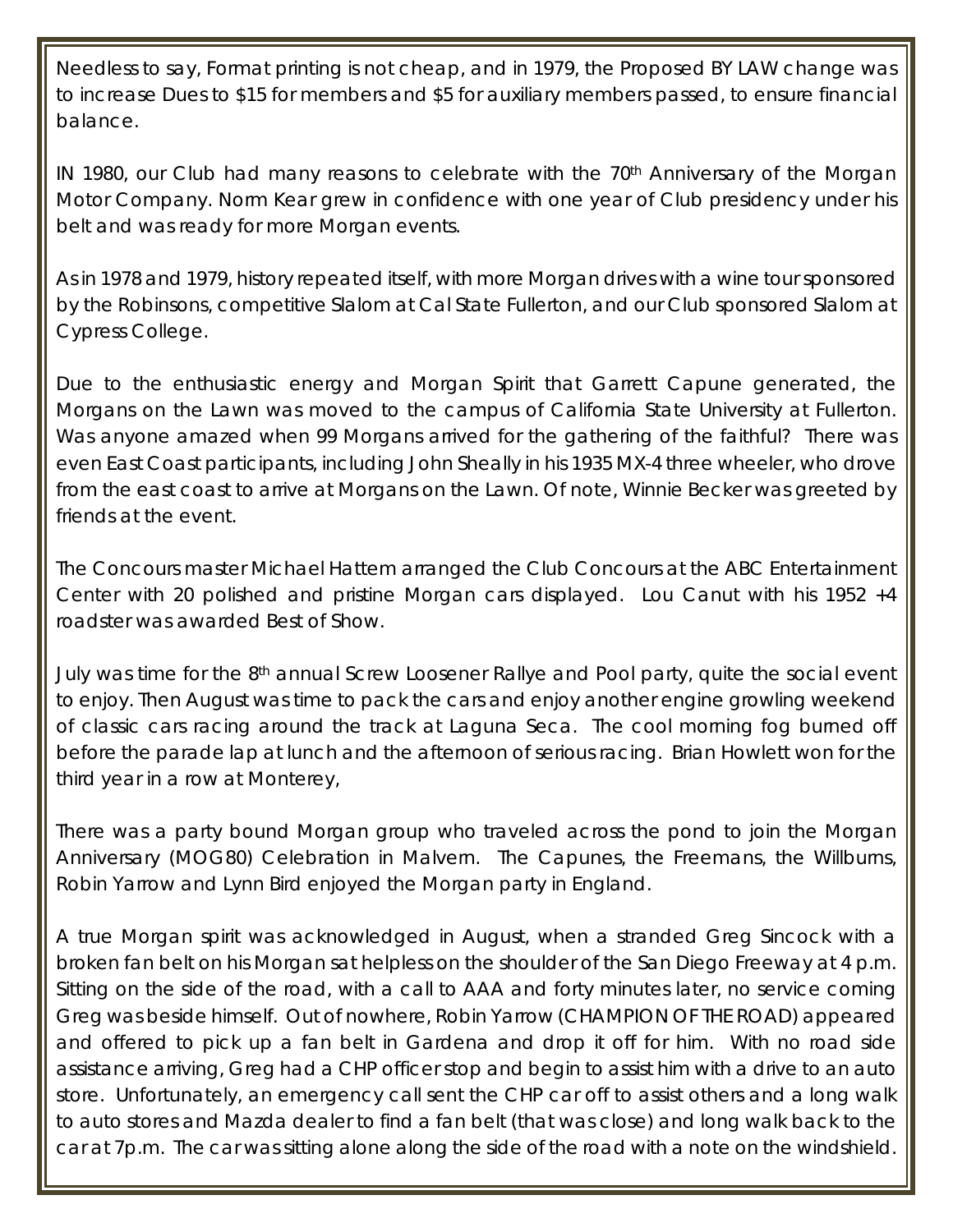'THE BELT IS INSTALLED…GOOD LUCK. Robin (Champion of the Road) Indeed the proper belt was neatly installed and ready to go. Morgan friends are something special aren't they? Robin Yarrow is indeed a special Morgan friend.

The fall event to support the Morgans included a yard sale sponsored by Alice Gabrielson with 10 % of profits to go into the Club funds. We have true Morgan friends who help others. And if I did not mention, the slaloms and the Championship events were throughout the summer. By the end of the race season, Brian Howlett and Louise Langdon won first place in their class for SCCSCC awards.

Jim Whelan was elected President in 1981, he enjoyed keeping the Morgan Club running smoothly under his leadership. Policy revisions clarified monthly Morgan events with no expenses without prior Board approval and the Vice President shall organize the calendar of Club sanctioned events for member participation. The Club point's policy was extensively revised to provide equitable reward for club participation in events.

WHAT --- DID YOU HEAR THE BIG NEWS? Indeed, Special Guest Peter H.G. Morgan will be in attendance for Morgans on the Lawn IV. Yes, along with a record setting 107 Morgans enjoying the grass of Cal State Fullerton. Peter graciously signed autographs (rather than signing checks), reviewed engine mechanics and pointed out an installed drive shaft was backwards, as well as some shocks that were installed incorrectly. The man knows his Morgans! There was a Saturday evening banquet and a Sunday Rallye that finished at Briggs Cunningham Museum.

The Club continued to support SCCSCC with Team Morgan racing, Monterey Historic Car Races in August with reports of Morgan cars with some skilled drivers behind the wheel posting fast times.

The By Laws were in need of serious review and updating with a committee of Norm Kear, Alice Gabrielson, Robin Yarrow and John Willburn who work diligently to update the dues structure.

Michael Hattem the Concours master arranged the Club Concours to move to the Pico Rivera Sports Arena. John Hedden in a 1967 4/4 was awarded Best of Show. Two weeks later, 14 Morgans adventured to the 6<sup>th</sup> Annual Santa Barbara Concours D'Elegance, held at the Crane School in Montecito. The Morgan class ranged from a '23 Aero, Snobmog, +4+, + 8, propane powered 4/4 and various roadsters. The Klein's 4 Passenger Brownie took the 1st place award, with 2nd through 5th places separated by two points.

While Sally Ride became the first woman in space travel, Lynn Willburn became our First Lady of the Morgan Club in 1982. Recently, I was told on good authority that John Willburn was fortunate to be visiting San Francisco, stopping to see Bill Fink on Pier 39 when he met the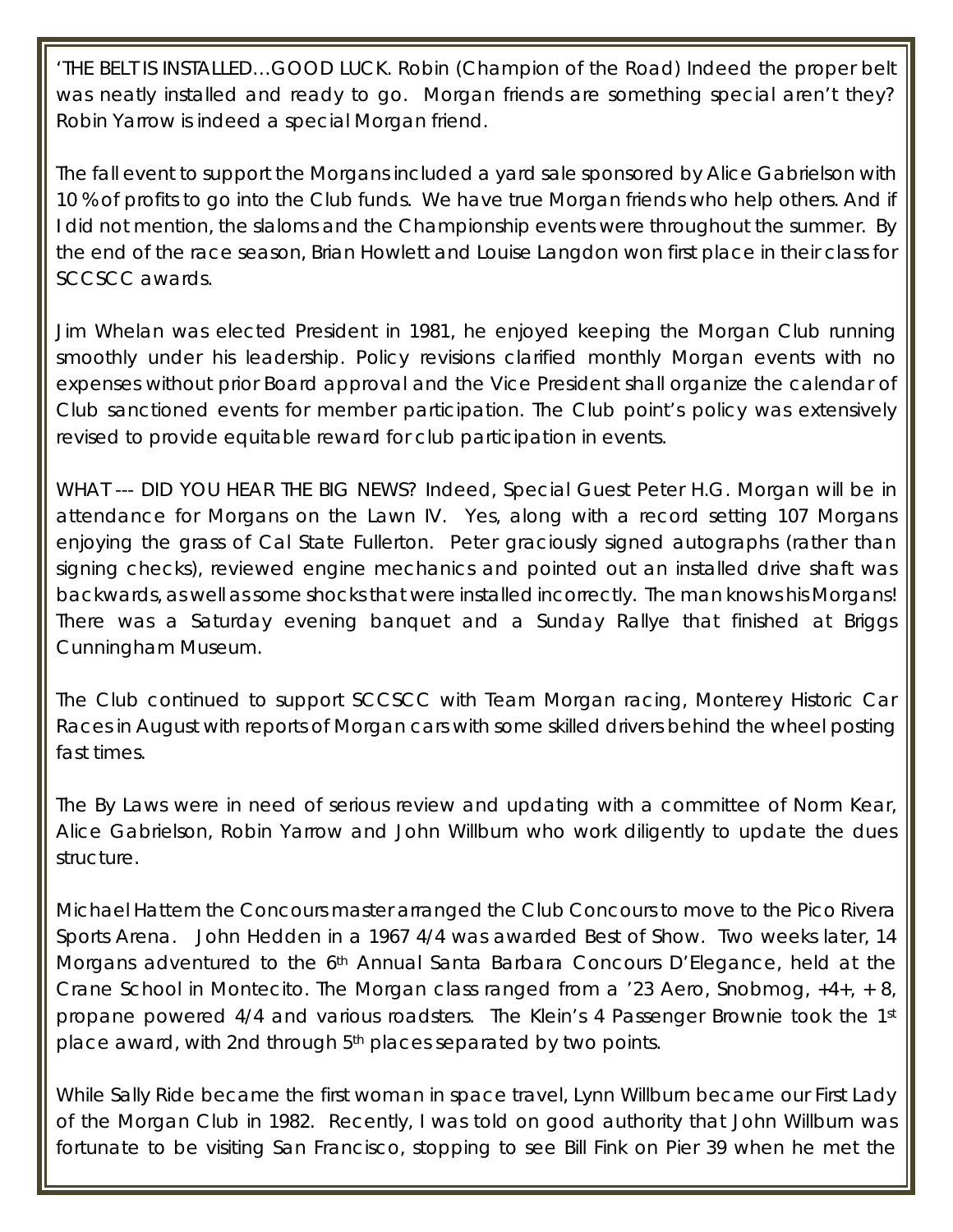'woman of his dreams' as Lynn happened to be picking up her Morgan and as they say …the rest is history

Morgans on the Lawn brought 80 of the finest Morgans along with picnic baskets, wine and a truly enjoyable day with fellow Morgan friends from near and far. Of course, July brought yet another Screw Loosener Rallye and pool party in Pasadena, and the competitive racing spirit with Morgans

The Format in 1982, had Old English text for the President message…not easy on the eyes, along with a full page Morgan Mart page chalk full of Morgans for sale, fabulous tech articles by Gerry Willburn and the Best Snoopy you would ever want to read with a special twist of what the club did 20 years ago, 10 years ago and at the time in 1982. We learned that April in 1962, Gerry while road racing his Ducati motorcycle at Riverside had a crash that ended his racing habit.

The historic Car Races were well attended by Morgan lovers from both the North and Southern clubs. Brian not only raced that year successfully, but was then requested to show his car at Pebble Beach on Sunday. What a double dip treat.

Ted Robinson became President in 1983, and invited many Southern Morgan friends to a fabulous gathering at Morro Bay along with many Northern Morgan friends which included in total, 96 Morgan automobiles. What a collection with some memorable pictures, we all still remember of rows of Morgans with the Rock in the background. It began with Darts, Saturday Concours judging, beach barbeque and Sunday Rallye with Banquet awards and Monday tour of Hearst Castle. A fun packed weekend for everyone for sure.

The Club enjoyed the Mission Inn Tour, a Movie tour, Progressive Dinner, Wine Tour and time trial events. Does everyone remember the Highland Games held at The Orange County Fairgrounds with 15 Morgans gathered with other British cars to celebrate what the English have provided. The bagpipers made the spirit of the Highland games complete.

Lynn Willburn procured from Ken Hill a Bobby's Helmet to be awarded at the most deserving chap who had a close encounter, in a Morgan, with the local constables. Recently, Jim Whelan boasted that he earned the award when he was questioned by an officer regarding his front license plate or the lack there of on his Morgan. Unfortunately, in October, John Goss a former me*m*ber and Morgan friend was killed at Riverside in his Aston Martin, and Lynn shared all the donated Christmas presents (from Club members) with his children John and Heather.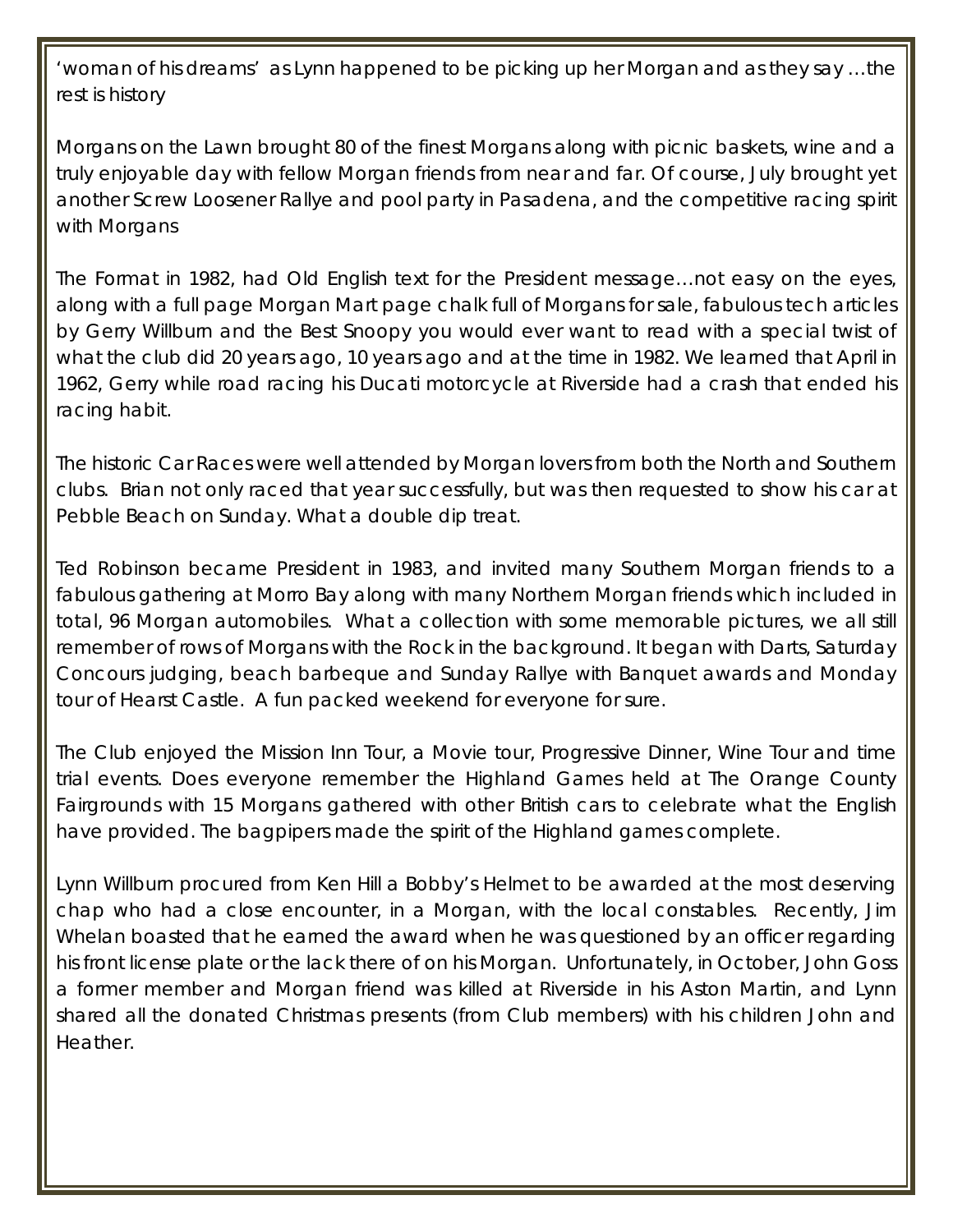MORGAN ANNIVERSARY 75 Years of Morgan Motor Cars in 1984 Gerry Willburn had the privilege of leading our party hardy club into a year of celebrating the Morgan car.

The Club was recognized at Laguna Seca during the Spring Historic Auto Races, May 17 - 21 with a weekend of darts, track time and Morgan only races, Rallye, Sunday races with Morgan parade laps and Awards banquet Sunday evening.

Morgans on the Lawn moved to Crystal Springs Picnic Grounds in Griffith Park and Channel 4 News team reported on our 65 Morgans in attendance. Quite a fun time for all who attended this event.



No Morgan car celebration would be complete without the mecca to Malvern. Indeed, the Southern Morgan members who traveled to England included Bill and Judy Fink, Dave and Linda Freeman, Jim and Lilia Whelan, George and Maggie Newbauer, Brian O'Gorman, Fred Hutflez, Ross Selvedge, Robin Yarrow, Barbara and Gerry Willburn, and John and Lynn Willburn. It was reported there were over 1,000 Morgans in attendance as well.

The scheduled agenda was hectic with international cocktails at the Abbey Hotel, English sporting Event at Dobb Hill, Sprints at Silverstone, Morgan works tour & Vintage and Classic Car spare Company tour, Warwick castle tour, Picnic walk though Malvern Hills, Worcester Porcelain Factory tour, Prescott Hill with 600 Morgans, Concours and Field Day at Eastsnor



Castle. Quite a week of Morgan memories for all who attended.

For the local Morgan lovers who stayed in California, the Club was busy with events including a gymkhana, wine tour, Highland Games, our Club Slalom at Cypress College, our Club Concours at the Century City Plaza and a tour of the Lindley Bothwell collection. There are so many fun events and great memories with our Morgans for sure.